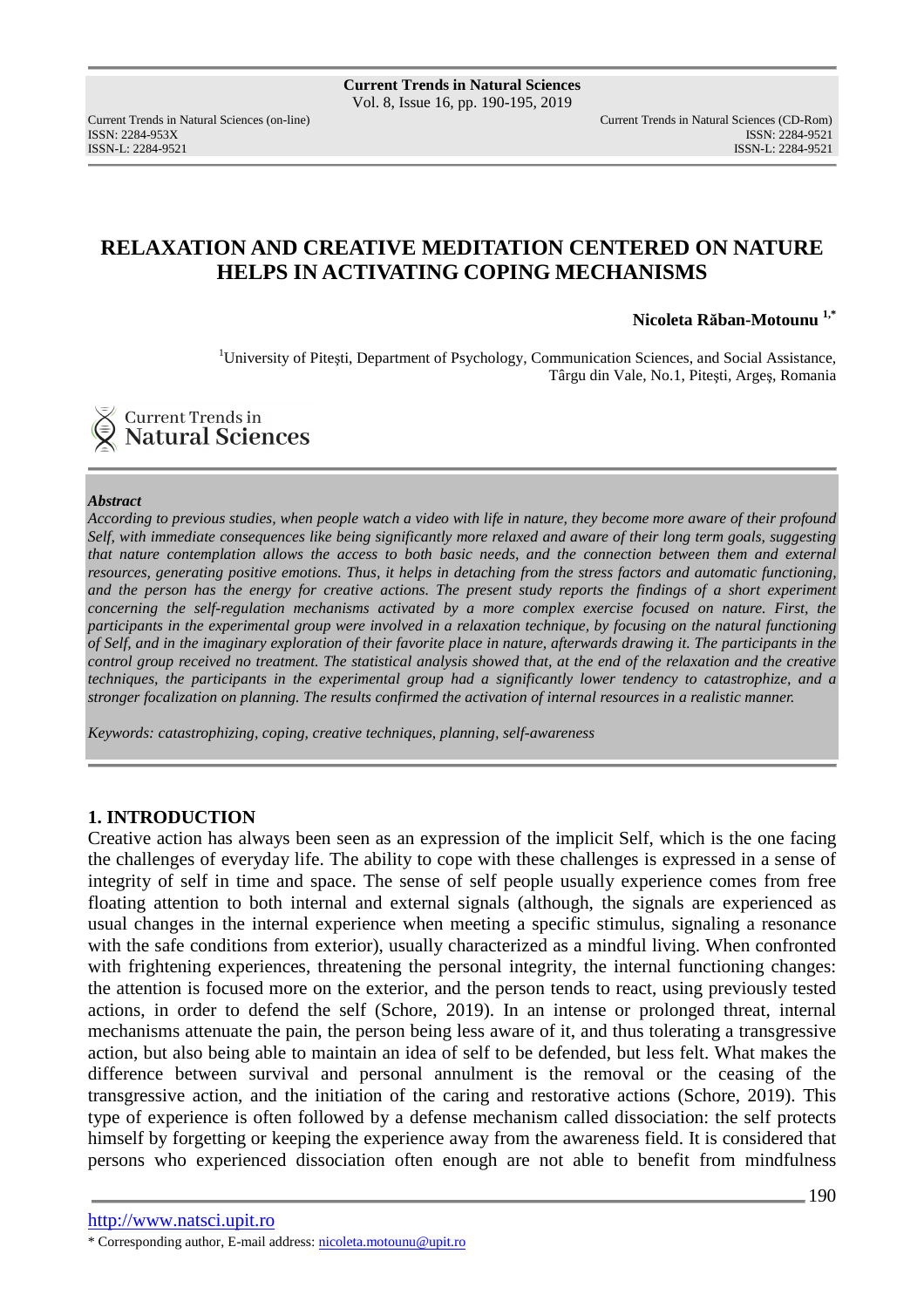# **Current Trends in Natural Sciences**

Vol. 8, Issue 16, pp. 190-195, 2019

ISSN: 2284-953XISSN: 2284-9521

techniques (Forner, 2018), but they tend to re-enact the traumatic (transgressive) experience, or express it in creations, as the non-verbal expression involves the right hemisphere, where implicit memories of past traumatic experience are stored (Pearson and Wilson, 2019). Creating a safe space for self-awareness and self-expression may be viewed as a possible way to reconnect with the valuable resources and, more important, to recreate not only the sense of integrity, but also that of coherence of the self, allowing self-awareness and further development (Hass-Cohen and Clyde Findlay, 2019, Pearson and Wilson, 2019).

Creative meditation has been known for its effects of alleviating psychological pain and sufferance (Schaub, 2006), for the expansion of the awareness field, necessary for changing the perspective over oneself (Mitrofan, 2004), allowing the discovery and development of previously unconscious resources, thus converting past negative experiences into pretexts for personal development, vulnerabilities into resources (Răban-Motounu, 2014a, b, c). Schofield (2002) presented creative meditation as a way of "transforming therapeutic impasse and facilitating a powerful and uplifting experience for despairing and traumatized clients" (p.59). She noted that creative mediation helps in feeling a positive affective state, which, in turn, facilitates awareness and appreciation of Self, especially the unique qualities. Creative meditation helps the person to feel more glad and joyful, and less restless, furious, nervous or stressed, when compared to a combination of relaxation, body scan, and imagery. Compared to a non-intervention group, participants undergoing creative meditation felt more relaxed, and less restless, preoccupied, thoughtful, sad, tired or anxious (Răban-Motounu and Vitalia, 2013).

Guided by the theory of Kaplan and Kaplan (2011) on the effects of natural environment, during an experiment involving watching a video with life in nature, compared with a short psychotherapeutic technique focused on becoming aware of and trying to solve a personal problem by creative means and a short psychological analysis, the relaxation effects and the awareness of long term goals were stronger for the first condition. All the other effects concerning the immediate emotional experience, needs organization, plans for action, and availability of the resources, both personal and external, were the same (Răban-Motounu, 2014).

Hass-Cohen and Clyde Findlay (2019) discuss memory reconsolidation in psychotherapy as contextualizing distressing episodic memory so that it facilitates the development of a coherent sense of self and autobiography. The creative activities help in this line by several mechanisms. They introduce moments that serve self-regulation when the recall of traumatic events surface, increasing arousal, preventing re-traumatization, and also allowing the creation of a coherent, nondisturbing narrative. In terms of neurochemicals, both dopamine and serotonin may be associated with creativity (Zaidel, 2014), helping in resistance to traumatic stress and managing high arousal associated with traumatic memory. Especially dopamine seems to be related with the motivational effort. Creative work sharing and awareness helps in overcoming the shame associated with different aspects of Self resulting from rejection, humiliation, helplessness, maintaining the focus on the need and the means to satisfy it (Răban-Motounu, 2015).

Metin, Karadas, Izgu, Ozdemir, and Demirci (2019) found that patients with early breast cancer receiving paclitaxel report higher use of planning, active coping, reframing, and emotional support after a 14-weeks program of both progressive muscle relaxation and mindfulness meditation, and less fatigue, compared to those in the control condition.

Freud in his theory came with a dynamic, energetic point of view of the human being, who acts upon the life or death instinct in the conditions of reality: When reality or the internalized social norms do not allow their manifestation, the person uses different strategies to divert their energy.

<sup>\*</sup> Corresponding author, E-mail address: nicoleta.motounu@upit.ro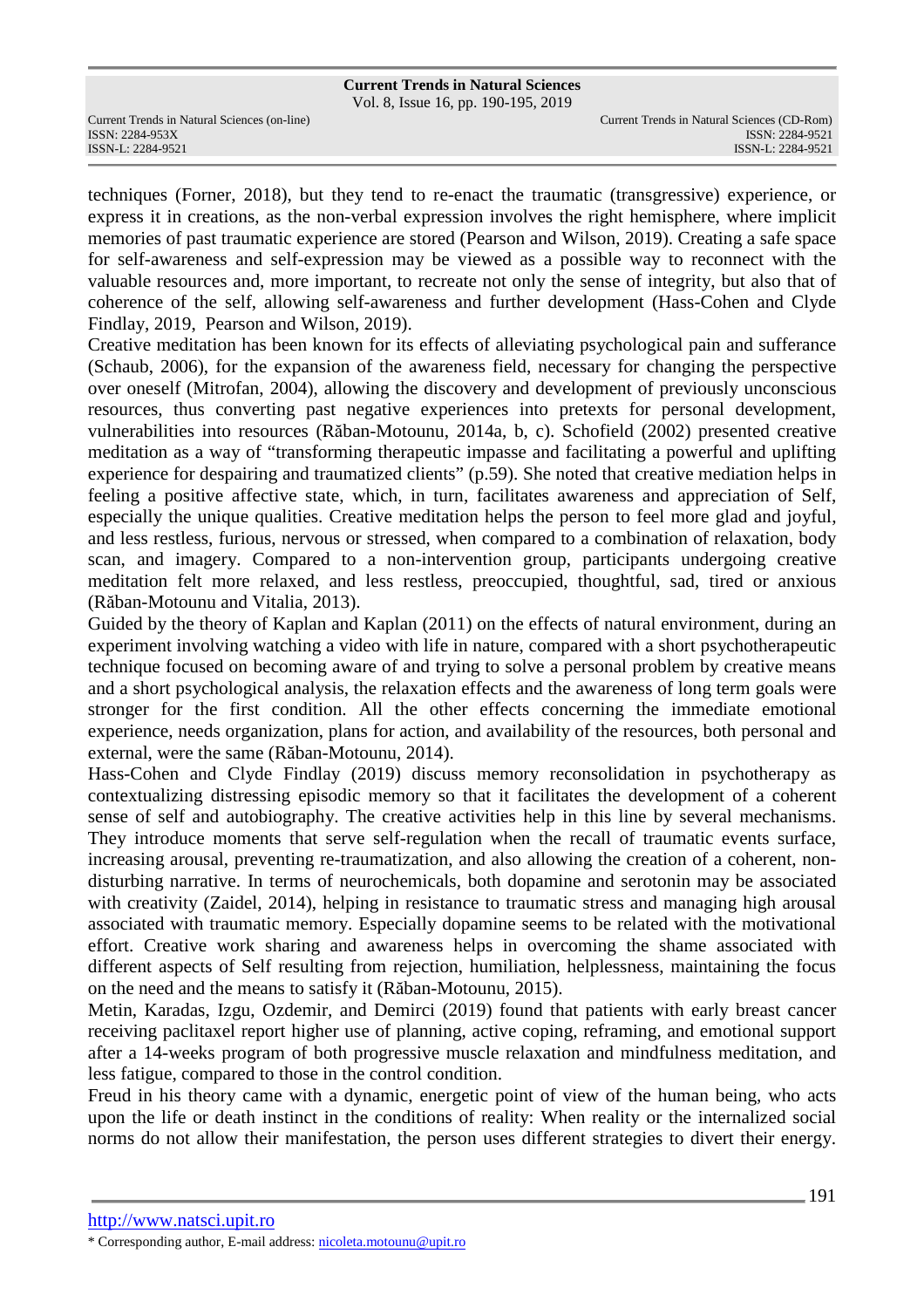The well-being though comes from expressing the life instinct when conditions allow it (Freud, 2000).

In the present research we wanted to add information about the effects of combining relaxation and creative meditation with creative expression on the awareness and use of different cognitiveemotional regulation strategies. Some of them may be associated with positive outcomes like refocusing on planning, and other with negative outcomes like catastrophizing, rumination, blaming self or others. It is important to notice that creative expression may also be used as a defense mechanism (sublimation) which allows the manifestation of either life or death drives in socially acceptable conditions. The specific hypotheses were:

 People participating in a session of relaxation, creative meditation and drawing have a higher tendency to refocus on planning than those who did not.

 The catastrophising tendency is lower after having participated in a session of relaxation, creative meditation and drawing than in persons who did not.

 The tendency to ruminate is lower after having participated in a session of relaxation, creative meditation and drawing.

### **2. MATERIALS AND METHODS**

The study followed a post-test experimental design with an experimental and a control group, integrating psychometric and statistical methods.

#### **Participants**

The participants were divided in two groups: an experimental and a control one. The 13 persons in the experimental group were students in Clinical Psychology: Assessment and Intervention masteral program, with a mean age of 30.23 years (standard deviation 9.81), 11 females and 2 men. The control group consisted in 14 persons from the community with a mean age of 20.78 years (standard deviation 1.76), with the same distribution on gender. They participated as volunteers for the study.

## **Instruments**

*The Cognitive Emotion Regulation Questionnaire* (CERQ, Garnefski, Kraaij, and Spinhoven, 2001) is a 36-item questionnaire assessing stable dispositional cognitive emotional regulation strategies people use when confronted with stressful or frightening situations. The items refer only to the thoughts a person has after such a situation. These strategies include: Self-blame, Acceptance, Rumination, Positive reappraisal, Refocusing on planning, Positive refocusing, Putting into perspective, Catastrophizing, and Blaming others. *Self-blame* refers to a causal attribution of the negative event to self. *Acceptance* means accepting the negative event as it was, and living it on cognitive and affective level. *Rumination* refers to the re-examination of the negative event with possible different consequences. *Positive reappraisal* is the strategy according to which the person tries to find the positive aspects of the negative event. *Refocusing on planning* means focusing the efforts on what the person can do to find a solution for the problematic situation or to make it easier to live with. *Positive refocusing* is the strategy of concentrating on other pleasant thoughts consecutive to the situation. *Putting into perspective* is defined as expanding the perspective by relating the event to others and considering its consequences from the new perspective. *Catastrophizing* refers to exaggerating the negative consequences of the event, and *Blaming others* refers to focusing in finding the person who caused it. The questionnaire is made of affirmations referring to personal thoughts after a negative event, and the respondent has to choose the answer from five variants, from *Almost never* to *Almost always.* The alpha Cronbach for each strategy was around .80.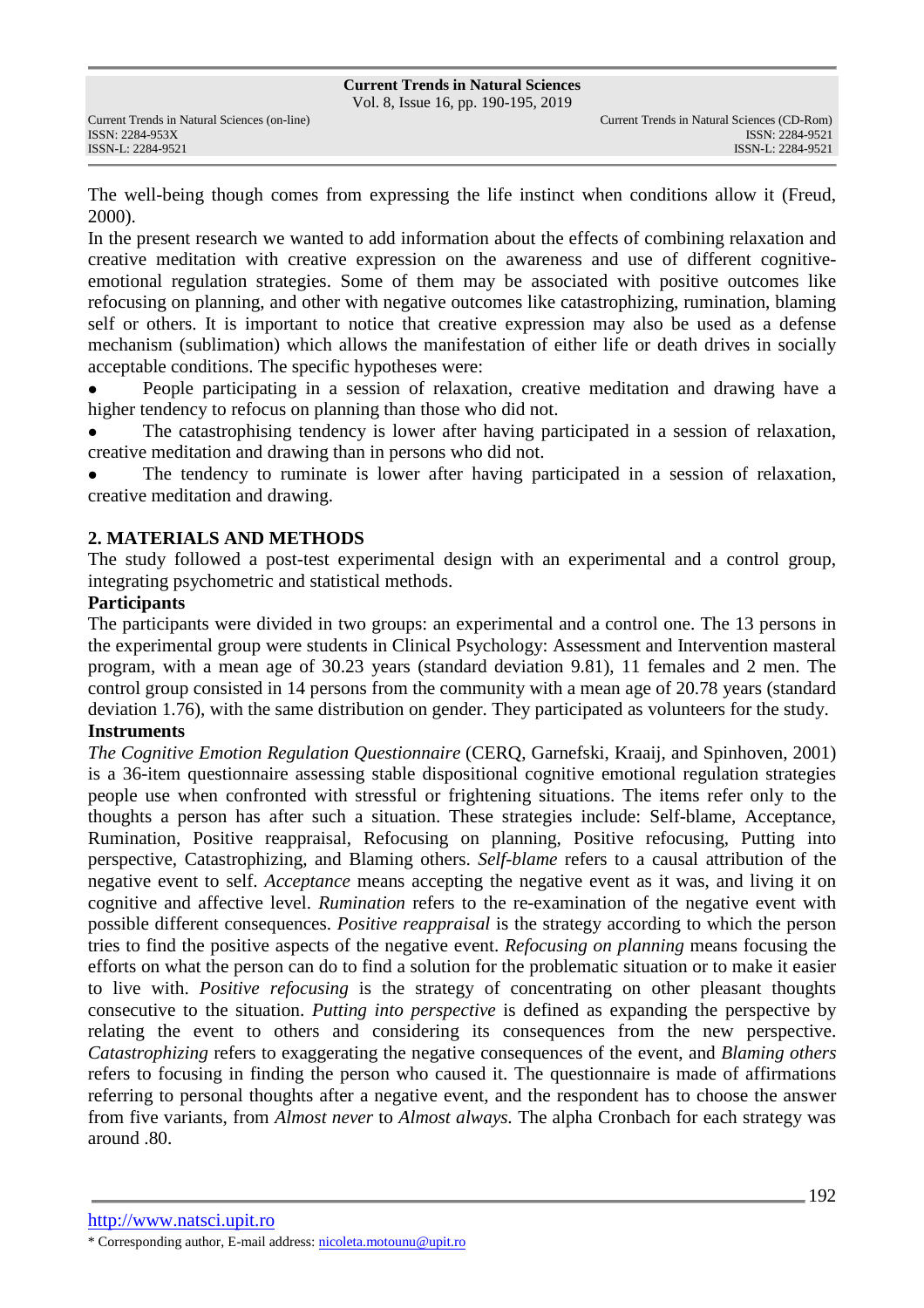### **Procedure**

The participation in the experiment was volunteer and anonymous. The persons in the experimental group participated in a relaxation technique (progressively relaxing muscle groups on the left and the right side of the body, alternatively), followed by a creative meditation focused on Self, "The Road Home" (Răban-Motounu, 2014a), and drawing in group. At the end, they filled in the questionnaires. The ones in the control group completed the instruments as a common activity during the day, with no constraints, being motivated only by finding out the results.

### **3. RESULTS AND DISCUSSIONS**

The descriptive characteristics of the distributions of scores on CERQ are shown in Table 1. The statistical analysis was computed using SPSS 20.0.

| Table 1: Means and standard deviations for each variable on both groups (control and experimental) and the t |  |  |  |  |  |  |  |  |  |
|--------------------------------------------------------------------------------------------------------------|--|--|--|--|--|--|--|--|--|
| corresponding t-test for independent samples                                                                 |  |  |  |  |  |  |  |  |  |

| Variable                 | Mean  | <b>Standard</b><br>Deviation | t-test   | p    |
|--------------------------|-------|------------------------------|----------|------|
| Self-blame               | 9.36  | 3.75                         | .105     | .919 |
|                          | 9.23  | 2.42                         |          |      |
| Acceptance               | 10.42 | 2.62                         | $-1.277$ | .214 |
|                          | 11.92 | 3.37                         |          |      |
| Rumination               | 12.07 | 3.79                         | $-1.073$ | .294 |
|                          | 13.76 | 4.38                         |          |      |
| Positive reappraisal     | 11.71 | 4.19                         | .325     | .748 |
|                          | 12.23 | 4.06                         |          |      |
| Refocusing on planning   | 13.14 | 3.67                         | $-2.435$ | .023 |
|                          | 16.23 | 2.89                         |          |      |
| Positive refocusing      | 13.36 | 3.85                         | 1.463    | .156 |
|                          | 15.46 | 3.62                         |          |      |
| Putting into perspective | 13.07 | 4.16                         | $-.490$  | .629 |
|                          | 13.84 | 4.05                         |          |      |
| Catastrophizing          | 9.21  | 2.99                         | 2.291    | .032 |
|                          | 7.00  | 1.96                         |          |      |
| <b>Blaming others</b>    | 7.28  | 2.87                         | .349     | .730 |
|                          | 6.92  | 2.53                         |          |      |

The *first hypothesis* was that people participating in a session of relaxation, creative meditation and drawing have a higher tendency to refocus on planning than those who did not. The result of the ttest for independent samples indicates that the data confirmed the hypothesis (as shown in Table 1), the participants in the experimental condition showing a statistically significant higher use of refocusing on planning.

The *second hypothesis* was that the catastrophising tendency is lower after having participated in a session of relaxation, creative meditation and drawing than in persons who did not. Those in the experimental condition reported significantly lower Catastrophising tendency.

The *third hypothesis* was that the tendency to ruminate would be significantly lower for the participants in a session of relaxation, creative meditation and drawing than for the persons who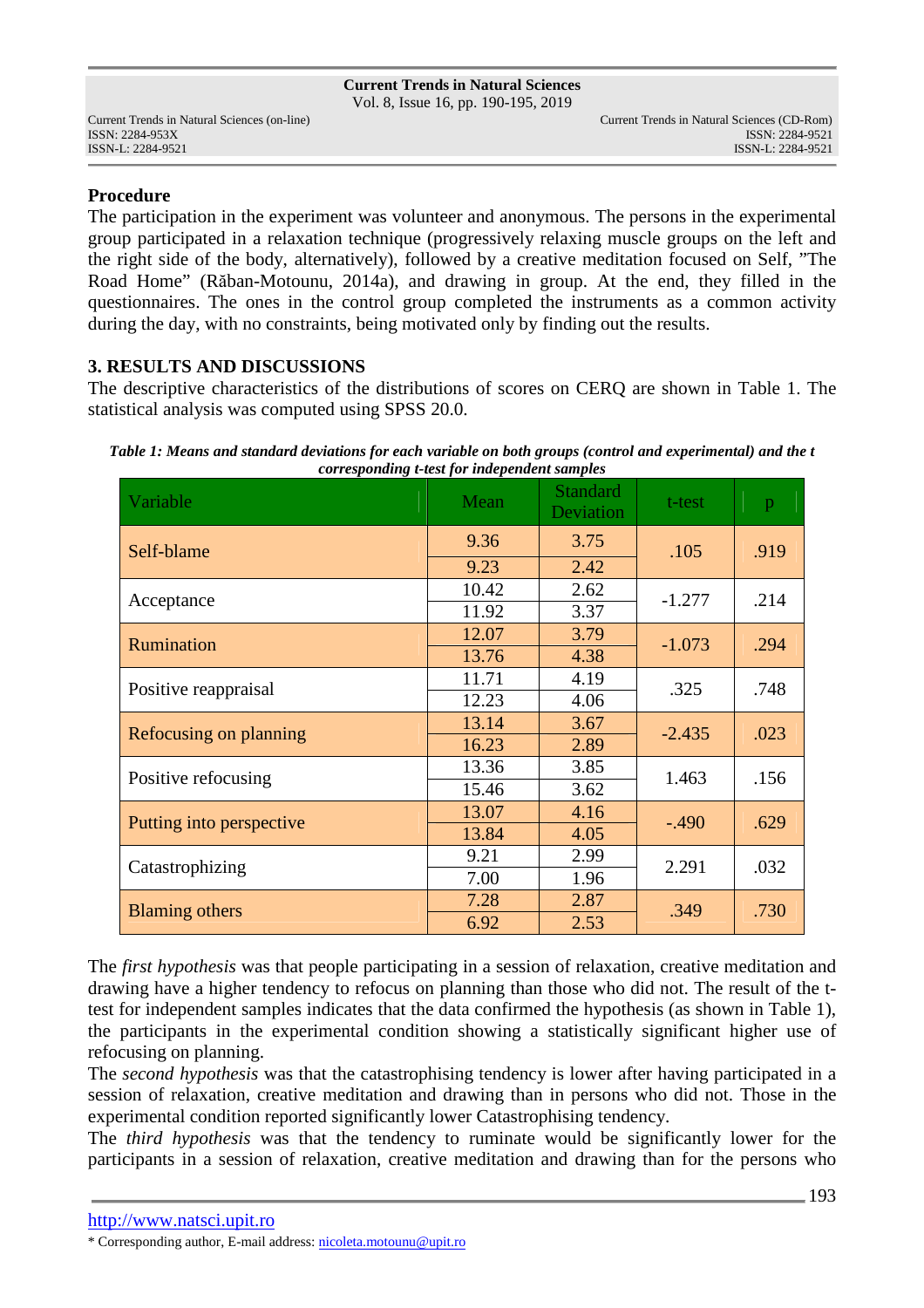**Current Trends in Natural Sciences** Vol. 8, Issue 16, pp. 190-195, 2019

ISSN: 2284-953XISSN: 2284-9521

received not treatment at all. As it is shown in Table 1, the data did not confirm this hypothesis. Also, there were no other significant differences between the two research groups for Self-blame, Acceptance, Positive reappraisal, Positive refocusing, and Blaming others

#### **Discussions**

The results indicated that significant differences were only for refocusing on planning, which increased, and catastrophizing, which was significantly lower for the person participating in the relaxation, creative meditation, and drawing exercise. The specific relaxation technique used in the experiement allowed the functional integration of the two cerebral hemispheres, according to the alternation between left and right side of the body. Afterwards, the creative meditation allowed a soft, harmonious interaction with the psychologist guiding it, who creates a safe semi-structured space and stimulates self-awareness, continued by self-expression in the drawing phase. The autobiographical memory is organized emotionally, the emotional tone of the situation acting as a trigger of past negative experiences, supported by the activation of the right hemisphere (Schulkind and Woldorf, 2005), also connected with creativity (Schore, 2019). Catastrophising seems to be an automatic response to increase the intensity of fear, allowing the automatic triggering of actions, resources used in similar past negative experiences, ignoring the fact that their ending was selfpreservation in stressful conditions, and thus, not suited in the present (they may result in inappropriate self-imposing actions in the present) It is interesting to note that the conditions of such activation offered during our experiment allowed the assimilation of the present experience of safety for self, attenuating the catastrophizing tendency (which also encourages detachment of awareness from the environment, and excessive focus on fear, past, and possible future negative actions), and, more important, a focus on self, in terms of both needs and resources (also cognitive ones) for well-being. Our results are in line with those reported by Vitalia (2016) on increasing selfefficacy by means of a metaphorical exercise, or on the interpersonal problems thorough metaphorical sandplay (Vitalia, 2018).

### **4. CONCLUSIONS**

By using an exercise including relaxation, creative meditation and drawing, people may have the safe space to focus on personal needs, finding means to satisfy them, and making reasonable plans, by taking into consideration personal resources, as a self-regulation strategy. Thus, they may have the necessary energy to apply them, overcoming the negative emotional experiences.

#### **5. REFERENCES**

- Forner, C. (2018). What Mindfulness can learn about Dissociation and what Dissociation can learn from Mindfulness. *Journal of Trauma & Dissociation, 20*, 1-15. doi:10.1080/15299732.2018.1502568
- Freud, S. (2000). *Psihologia inconştientului* [The psychology of the unconscious]. Bucharest: Three

Hass-Cohen, N., Clyde Findlay, J.M.A. (2019). The art therapy relational neuroscience and memory reconsolidaton for drawing protocol. *The Arts in Psychotherapy, 63,* 51-59. doi:10.1016/j.aip.03.09

Kaplan, R, Kaplan, S. (2011). Well-being, Reasonableness, and the Natural Environment, *Applied Psychology: Health and Well-Being, 3,* 304-321. doi:10,1111/j.1758-0854.2011.01055.x

Metin, Z.G., Karadas, C., Izgu, N., Ozdemir, L., Demirci, U. (2019). Effects of progressive muscle relaxation and mindfulness meditation on fatigue, coping styles, and quality of life in early breast cancer patients: An assessor blinded, three-arm, randomized controlled trial. *European Journal of Oncology Nursing, 42, 116-125.*

Mitrofan. I. (2004). *Terapia unificării. Abordare Holistică a deyvoltării şi a transformării umane* [Unificaiton Psychotherapy. Holistic approach of the human development and transformation]. Bucharest: SPER

| Pearson, M., Wilson, H. (2019). Sandplay therapy: A Safe, Creative Space for Trauma Recovery. Australian |             |          |          |  |          |  |           |      |
|----------------------------------------------------------------------------------------------------------|-------------|----------|----------|--|----------|--|-----------|------|
|                                                                                                          | Counselling | Research | Journal. |  | $20-24.$ |  | Retrieved | from |

<sup>\*</sup> Corresponding author, E-mail address: nicoleta.motounu@upit.ro